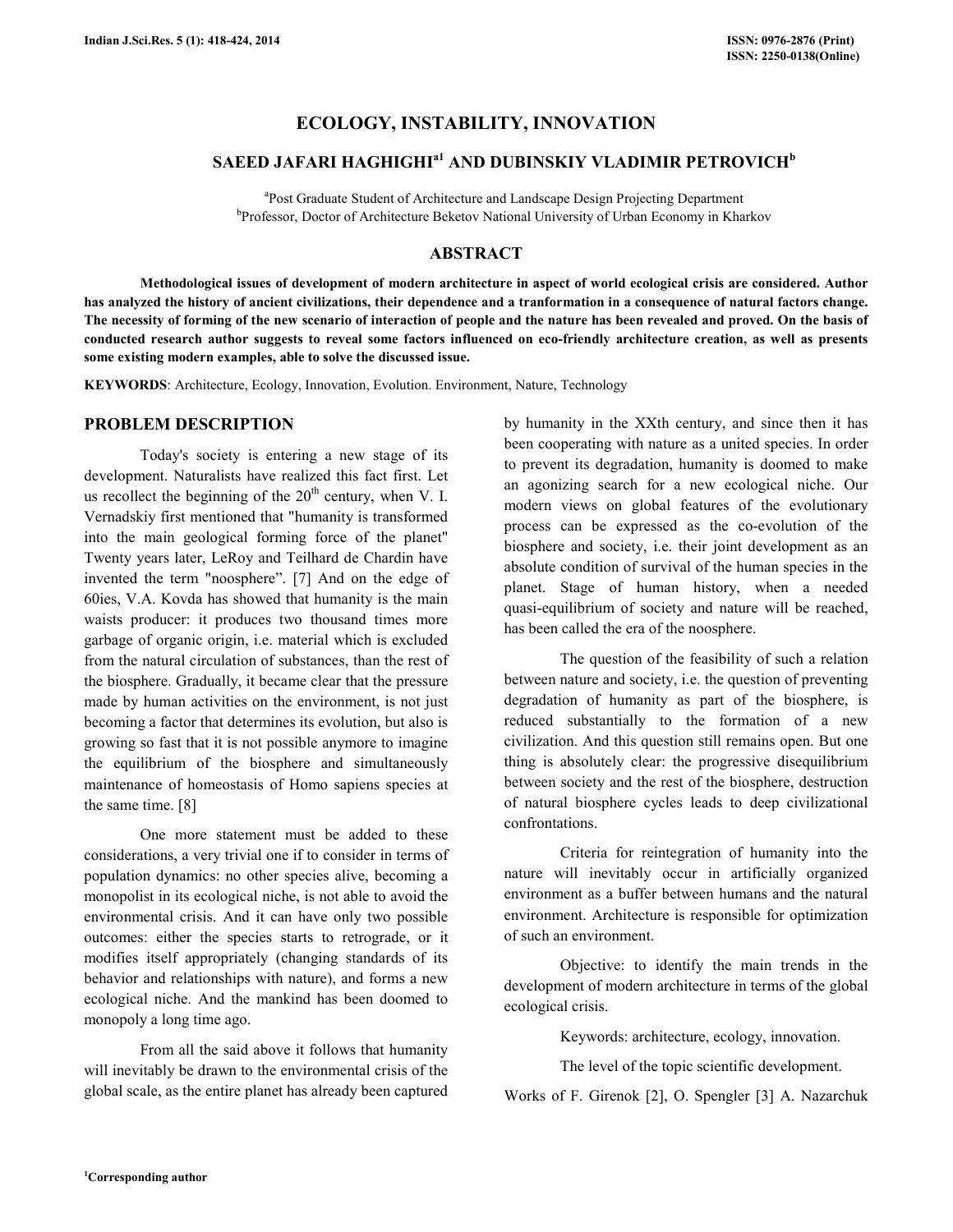[4] B. Trukhachev [5] D. Lyuri [6] N. Rodzevich [7], D. Samin [8], N. Moiseev [9] and some others have been analyzed to complete the research of the problem stated in the present article.

 The analysis of main trends of modern architecture development in terms of the global ecological crisis that had been presented in the present article, inevitably overlaps with the above developments.

## RESEARCH RESULTS

Human being is a part of the biosphere. He has appeared in result of its evolution. That is why studying of human being's development process in the context of world evolution process gives rather useful angle for review of events in social sphere and particular assessment of what is happening in the public sphere and definite ideas about possible developments.

Development of any living species, any population can occur only in a rough limited range of environment characteristic changes. Similar statement can be applied to the human being as well. Moiseev introduced the concept of "ecological imperative" as a set of properties of the environment which are not to be changed by human activity under any circumstances. In other words - some human activities, especially the level of effects of humans on the environment should be strictly limited and controlled. The category of "environmental imperative" is objective, it does not depend on the will of the individual, but is defined by the correlation of the natural environment properties and social and physiological features of the species. [9]

Analysis of the Sumer, Ancient Egypt and China history together with numerous research in this area demonstrate a direct relationship of civilizational structures and their evolution to changes in natural factors. The reasons for these changes could be different. Many of them were related to climate variations, as in Egypt. Others were caused by increasing of human pressure on the environment, as in Sumer or China. In some cases, civilizations were not able to adapt to them and vanished in history, leaving only vague memories, as it was with ancient Sumerian civilization. In others, these difficulties were the source of new takeoff, when civilization was able to expand its ecological niche.

Such a dependence can be clearly seen in the Middle Ages, for example, in the history of the Scandinavian countries and particularly in Iceland. Oncoming of the "Little Ice Age", which complicated the ice conditions in the North Atlantic, overshadowed the settling of America from the 12th to 15th century. Who knows how would history of mankind be developed, if the deterioration of the ice conditions would not disrupt connections with the Wineland, the successful development of which was started by Erik the Red. In modern conditions human's dependence on natural factors has increased manifold, for exponentially growing influence on the nature changes (also exponentially ) the nature itself, and hence the people's living conditions.

As for the present time, the relationships of society with the environment will play the decisive importance in the history. They will initiate civilizational conflicts, as mankind has come to the threshold of the permissible, and different civilizations will perceive natural limitations and seek their ways of further development in different ways.

Dependence of human destinies on natural factors throughout history was perceived by them as a manifestation of some higher power. Its reactions to the changes in the characteristics of the environment were of a spontaneous character. For example, strengthening monsoon rainfall in Abyssinia increased flooding of the Nile, as the result the people went to the South and Lower Egypt has been impoverishing and losing its importance. When the climate was becoming drier, flooding of the Nile were reduced and the center of the country again moved in a more fertile Lower Egypt. This has also happened when the natural environment was changed due to the fault of the humans - the fact which they certainly did not realize by themselves. For instance, soil salinity occurred in the lower reaches of the Tigris and Euphrates has been occurred because over watering soils. People gave up their land that time and went away from their homes. Sumerian culture had collapsed, had been forgotten, and archaeologists have established the existence of one of the oldest agricultural civilizations of the ancient world only in early  $20<sup>th</sup>$  century. The Chinese were smarter than Sumerians: when the population increased and there was a lack of food, they have learned to grow rice in checks, filled with water, and learned to plant fish there. Land productivity has increased many times. Country has emerged the ecological crisis, and, moreover, grew rich, and then ancient Chinese civilization had flared.

Nomadic way of life is also kind of reaction of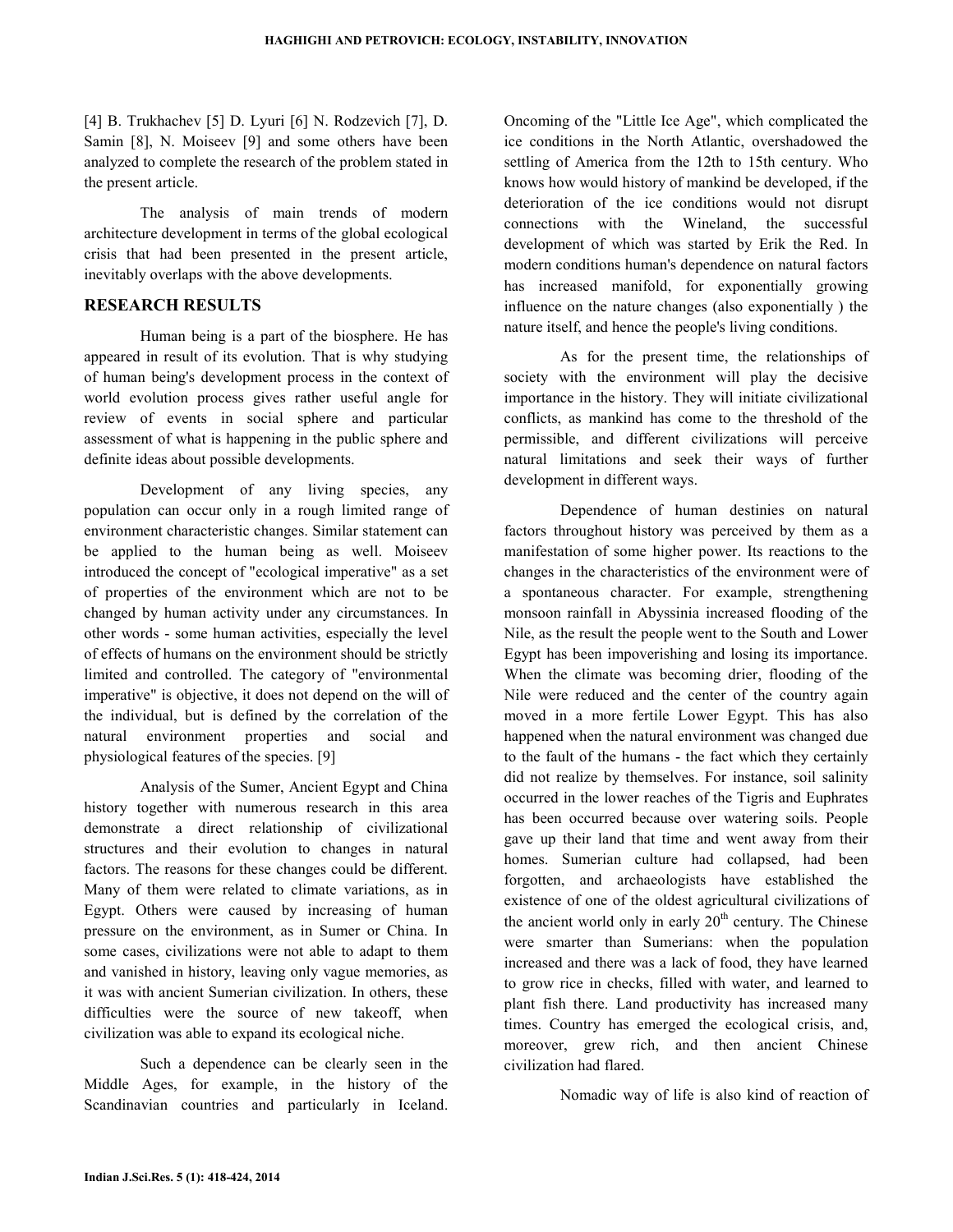populations to anthropogenic environmental changes. In other words, society had always somehow reacted to changes in the environment: not only by changing the location, but also generating new form of government and powers, inventing new technologies, etc. And, what is most important, people had developed new forms of relationships with nature and between each other. There was a very complicated process of self-organization, which sometimes led to failure into a tailspin when dramatic changes had been occurring in relatively short period of time. Great migrations of the peoples are good examples of it.

If we exclude reconstructions of bifurcational character, we will see that similar processes of mutual adaptation of nature and society were going on for centuries, sometimes it took whole epochs. Society not only adapts itself to the surrounding nature, but always somehow adjusts the nature to its needs but it is always important to what extend it was made. "Natural" change of natural characteristics usually happens slowly enough according to the human scale, and even more so under the influence of human activity: in the old days it might become visible only in the interval of life for many generations. That's why humanity throughout its history until modern period lived in the conditions similar to those which we define as "homeostasis."

 And in this sense the behavior of Homo sapiens is not much different from that of other species, which are also adapted to changing environmental conditions and adapted nature to their needs. For example beavers that build dams and swamp some areas, changing not only the conditions of life, but also character of landscapes. For the same reasons, scientists were not very interested in peculiarities of human being as a natural part of the biosphere. And a whole layer of problems dropped out of sight of the science. That is why, the social sciences were not ready to accept modern environmental challenge.

This is necessary because the current situation has qualitatively changed: anthropogenic environmental change may already significantly alter the human condition in the lifetime of just one generation, and hope for a "natural", i.e., spontaneous adaptation of civilized humanity to such changes is not only illusory, but extremely dangerous. New types of conflicts appear, and attempts to solve it with the help of old methods can lead to disaster. Together with that ecological imperative method cannot be provided within the framework of the traditional scheme adaptation of society to changing conditions that occur due to life of the society itself. Actually, it requires the creation of new type of the relationship between nature and people in a relatively short time.

## All this reveals completely new challenges and problems in front of the science and architecture.

## Techno culture

With the emergence of the industrial revolution and industrialism the corresponding set of ideas about the place and role of man in nature and society has been evolved. Gradually, the most advanced scientific understandings of physical sciences, especially mechanics, formed the basis not only of the physical picture of the world, but also became the core of ideology. This mechanistic worldview was primarily anthropocentric. It has actually admitted permissiveness of human activity in nature. At the same time, being a purely mechanistic, it virtually ignored the "environmental" aspect in the existence of mankind. The man who has mastered the ideological representation of the industrial epoch, mechanistically imagined socio natural process development, he evaluated its evolution in terms of quantitative transformations, forgetting about the possibility of qualitative changes. [1]

Philosophical ground of the existing system ( in simplified form ) is as follows: A person is considered as an extra natural object, the Nature - as inanimate storage of goods and resources that can and should be used in accordance with the will and desire of Human Being. In other words, in parallel to the increasing pressure on the environment, there was a formation of the corresponding philosophy of conquering nature. Image of human being as a "king of nature ", and his right to change the environment in correspondence to his own desires, became considered as granted. Such an "aggressive consuming anthropocentrism" has become an ideological framework of the ecological crisis. [2]

Triumphal procession of rationalistic attitude to the nature, yet so noticeable recently in modern science and technology, can turn an unprecedented human enslavement. Dialectics of the technology is as follows: on the one hand, it proves the superiority of a man over the nature, it is based on a human being's ability to see things different from what they are in their natural context, and thus make them suitable for their purposes.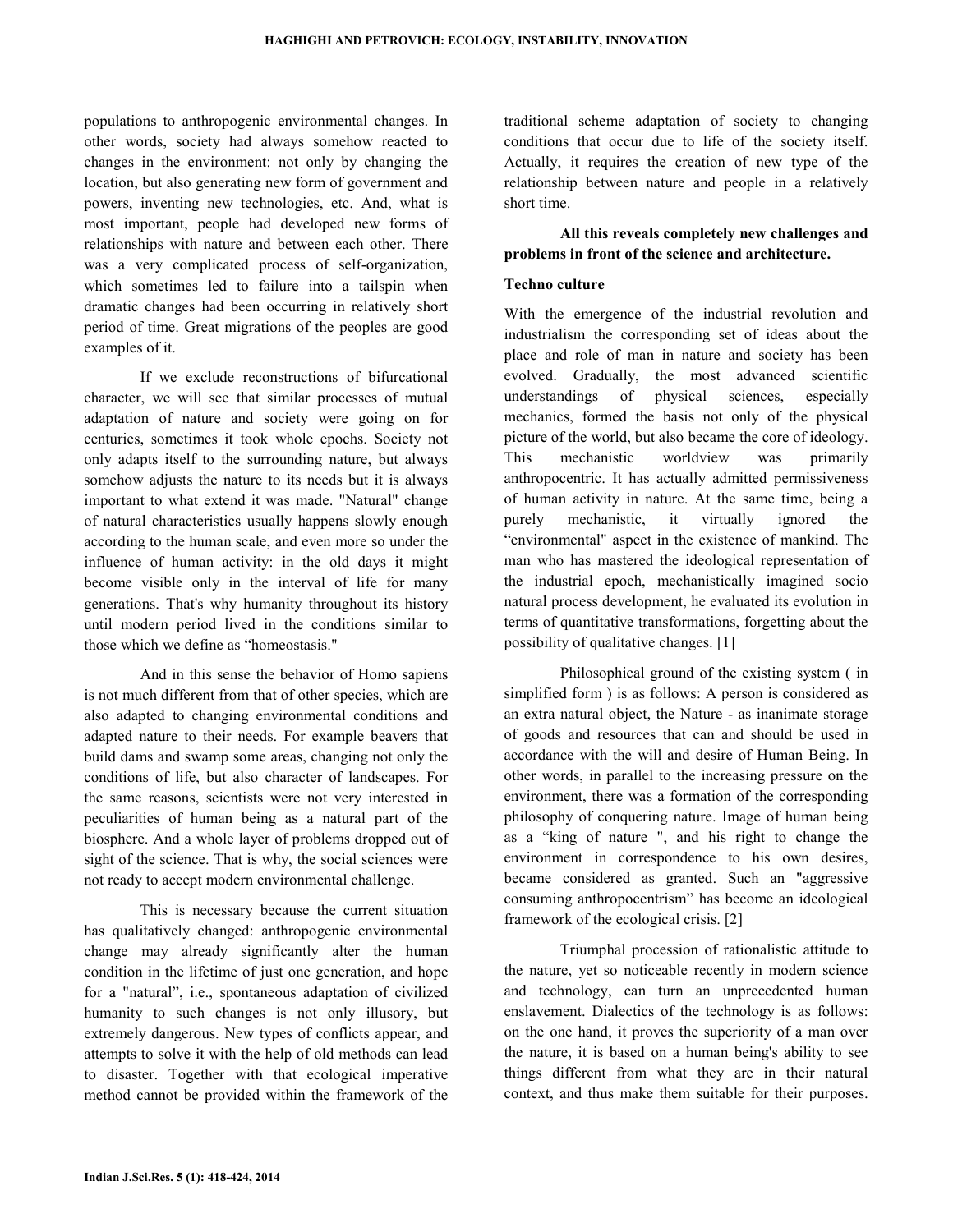But on the other hand it is quite clear that technology helps to satisfy both extensive and intensive needs, especially instincts, as fast as possible. Technocratic civilization, freeing man from the power of nature, rebinds him to it again, because technology creates new needs, meta needs, as we call it[2] , i.e. needs that are satisfied indirectly, in a specific technical way.

Ultimately, the following has happened: striving to achieve the immediate objectives, mankind has eventually got results that were not desirable and sometimes even diametrically opposed to the expected ones, and were able to undo all the positive results. An urgent need to provide a healthy living environment for present and future generations by the man himself has been emerged recently.

In the 20th century, the machine, as a microcosm, is rebelling against human as man could rebel against the God earlier. The lord of the world now has become a slave of machine. "The tragedy of our time is that the human mind devoid of ties is no longer able to catch their own consequences .... the civilization itself has become a machine that does everything in the image of the machine" . [3] Civilization that born on the basis of technology is a predator, that is even scarier than a man, as it puts at threat all the organic life, leaving no place in it for man -- a creator of culture. " Riled harness implies overthrown winner to death " [3].

Hence -- the greatly increased longing for the past, runaway to the Middle Ages, the pessimism and occultism prevailing in the outlook of the epoch, making, according to Spengler, "Faustian culture", similar to the Roman culture in time of Augustus.

Therefore, the most acceptable way out of the ecological crisis, if such a solution can be found at all, is seen in the form of a long-term transitional program of environmental change, which should be based on the program of technical rearmament of society (future development of technology might be a biotechnological one) as well as on lots of social programs – programs of society education and transformation, change of needs, mentality and so on.

Therefore, a new meaning, different from what is offered by politicians and economists, should be invested in the concept of "sustainable development". In fact, we should talk not only about sustainable development, but also about some set of actions that could provide the co-evolution of man and the environment. Its development is a fundamental problem of modern architectural science. Maybe the whole history of human knowledge, our common culture is only a preparatory stage to solve this problem. Maybe the fact of survival of our species depends on it too.

In aviation, there is term, "point of no return" the point where it is still possible to return the plane back. To pass the point of no return - means to lose the opportunity to get back to the start of the flight, because of fuel consumption, and taking into account the effects of wind, the plane cannot either return to the aerodrome of departure or at the alternate aerodrome anymore. For our civilization "the point of no return" -- is the limit beyond which it is impossible to restore the natural environment. But the turning point when the catastrophic environmental changes will make the existence of populations impossible is rather close.

### Architecture and ecology

As we can see, human economic activity has become a factor that caused another crisis of nature. In the worst scenario, ecosystem will recover after a very long period, though in a new shape, loosing most of its species. Other scenarios are entirely dependent on the humanity's will and knowledge. A huge role is given to architecture in this process. Humanity should be localized and separated from the nature on a rather long period. And only artificial environment, such as city, can become a place of humanity localization. I we will provide for ourselves maximum energy, raw materials, food and water, we will be able to become self-sufficient, and hence complete the transition from parasitic way of life to cooperative one - consumption without destruction. Later, as the accumulation of knowledge and technology will be multiplied, and, what is more important, when the ideology of consumption will be changed, humanity can pass to a fundamentally different kind of parasitism mutualism. The idea of mutualism is not new for humanity - " We cannot wait for favors from nature , take them from it - that is our goal", or, paraphrasing Kennedy- "Do not ask, what nature has done for you, ask what you can do for nature".

All these basic criteria for reintegration of humanity into the nature will inevitably occur in artificially organized environment as a buffer zone between humans and the natural environment.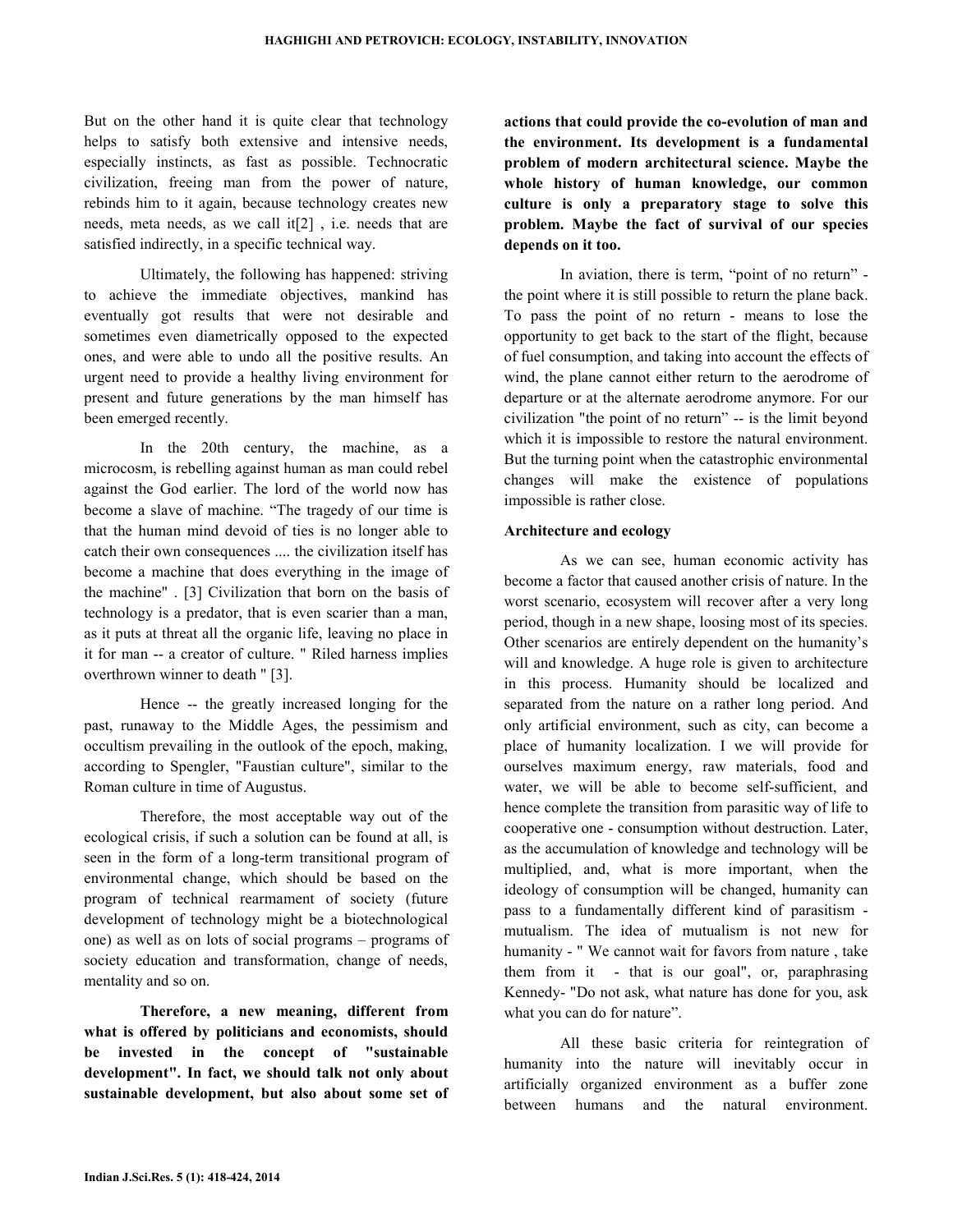Architecture is responsible for optimization of such an environment. Consequently, the demands from the architecture will be radically different from the old experience gained by masters of the past. nowadays the development of architectural and construction industries of leading countries have been already provided a strong variability of architectural objects. As a result, there is an impression that Vitruvius and F.L. Wright are closer to each other than F.L. Wright and Zaha Hadid. We can only guess how many mutations will happen with architecture while going towards requirements of nature integration. Either already created projects of ecofriendly constructions, or so called "paper" architecture can become the basis for such forecasts. A wide range of formal innovations interpretation brought to the architectural-constructional branch nowadays can also be a basis for future forecasts.

At the moment, there are several major factors that are drastically affecting the establishment of ecological architecture:

- 1. Alternative energy. Most scientists agree that if humanity decides the problem of pure energy from renewable sources and receives it in quantity, sufficient for its needs, all other problems can be solved. Cheap energy has become the basis of modern civilization development, environmental energy is the only real alternative to fossil energy sources.
- 2. Decision of the agrarian question. Agriculture is making the greatest influence on the environment. Such a strong impact is based upon several factors:
- Plowing and removal of natural vegetation zones;

• loosening of the soil, especially with respect to the use of certain devices such as depleted plow;

- The use of pesticides and fertilizers in the agriculture;
- land reclamation.

Due to the impact of negative factors, the soil loses its qualitative characteristics. Soil ecosystems are destroyed, the humus layer disappears or becomes relatively paltry and is not able to provide the entire amount of needs. It should be noted that the soil is becoming more compacted and its structure is gradually losing its former order. Soil erosion is one of the main negative effects of it. [4].

A number of modern technologies allows to minimize or even eliminate the negative effect of the implementation of agricultural activities. The concept of urban agricultural farms can be a good example of it. Nowadays it is actively developed by scientists and architects around the world. Dixon Depome is the author of the concept had made a calculations conclusively proving the necessity of reforestation of the planet. The only available means he believes it is the urban agricultural enterprise, namely vertical farms. [56].

- 3. Transport issues. There are several major factors of negative impact of transport on nature:
- Disasters and illegal discharge of oil and waste at sea;
- The burning of fossil fuels in engines and thereby reducing its holdings;
- Air pollution during fossil fuel burning and evaporation;
- Separation with the barriers of land and forests, that crushes geobiocoenosis into small pieces, making it not able to self-sustain;
- Taking of land and water for transport infrastructure;
- Creating dumps of write-off transport and spare details;

The main directions of greening the transport sector are the following:

- Development of urban public transport infrastructure.
- Creating a communication structure for cycling.

• Creation of urban areas with limited access of private vehicles not conforming to high standards of environmental safety.

4. Industry. The main problem of industrial production today can be considered as increasing of amount of production. Globalism has created the problem of narrow specialization of not only large enterprises but even cities and countries. Detroit (United States) – machinery capital of the world before 1980, Columbia - 15 % of all of the world's coffee is grown in this country, the coffee business is the main item of the country's economy, New Zealand - more than half the country's exports are exports of meat and dairy products. Speaking of international specialization and division of labor, and giving the characteristics of modern international economic relations, it should be emphasized that the specialization and division of labor in the last 20-30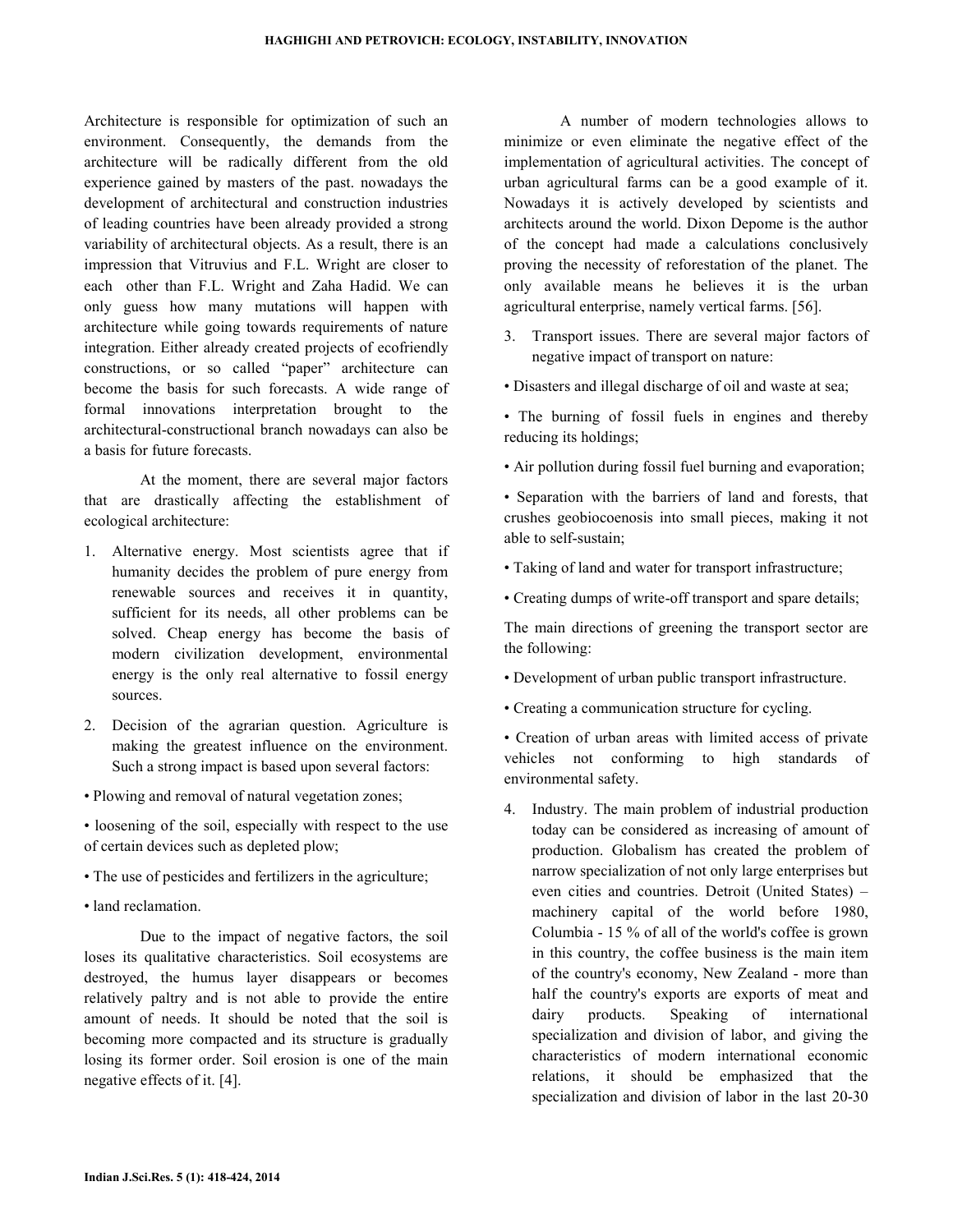years cannot be limited only to the sphere of production of goods and services. It is much broader and covers the area of capital market, and paper market, providing a variety of services. And multinational companies have played the primary role in increasing of specialization and division of labor in the global market. They have made the demand for loanable funds and various services. [6].

 On one hand international specialization provides improving of the living standards of all participants in the process, but on the other hand it makes them extremely vulnerable to any change in the macroeconomic balance. Nowadays there are dozens of ghost towns on the planet, abandoned by residents because of the inability to continue to provide the necessary level of life.

 Many scientists of our world are more and more insistent on the need of de-globalization of the economies of the world, reducing consumption made by citizens of the leading countries of the world, the need for development and implementation of technologies to ensure self-sufficiency in production of megacities necessary for a healthy and productive life of citizens.

 All of these factors are dramatically influencing on the architectural environment, as it is the only way to provide a balanced coexistence of seemingly incompatible systems, as a buffer and a connection between them. The main task of the city has remained unchanged - to ensure a maximum - possible level of life of the citizens, their safety, and to create opportunities for self-actualization. And we can only guess how the means to achieve these objectives will influence the city and its architecture.

## **CONCLUSION**

 Architecture becomes that very environment that is able to write a script to create a scene and organize the play entitled "The Return of Humanity to Nature." Of course, today any man, even the most devoted to the cause of human ecology one, willing to live the life of our ancestors before Neolithic revolution, can be found. Infant mortality, diseases, early retirement, predators and many other factors give confidence that the full return to nature is impossible.

 Hense, we are talking about integration of human being together with cities and technologies providing adequate standard of living into nature. The way of architecture in this respect of the problem consideration is

still unclear, but first steps have already been made now:

- 1. Technical. Eco-cities, such as Masdar, Moreland, Curitiba, St. David's, Leicester, Tec-City Gujarat, Calgary, Dongtan New Stupino, Arcosanti and many others. The ideal city for sustainable development have not been created yet, but incessant attempts and scientific experiments make us to expect serious shifts for the better in the nearest future.
- 2. Ideological. Tens of thousands of virtual projects of ecological architecture published by the mass media are creating a certain image in heads of today's youth. This image tells us how the eco-city of the future should be. Vincent Kollebo with his innovative projects of ecological architecture takes a special role in this movement.
- 3. Biological. Nowadays turning a city into one ecosystem has become one of the most important topics for thousands of studies of biologists, architects, landscape designers and people who are concerned about their place of living.

## **REFERENCES**

- EKOLAR: the complemented strategy of development for Africa and world // Global society: map of postmodern world / editor. A.I. Neklessa / Moscow school of geo-economical and social research. Vol.2. — М.: Oriental literature, 2002.  $-$  p. 299 – 322.
- Ghirenok F.I. Ecology, civilization, noosphere. М., 1992  $-$  p. 214.
- Shpengler O. Man and technics  $//$  Culturology  $20<sup>th</sup>$ century. М., 1995. - p. 487.
- Nazarchuk A. V. Social philosophical over thinking of globalization. М.: Direct media Publishing,  $2008. - p. 15.$
- Trukhachev V.I., Tolokonnikov V.P., Lisenko I.О. Scientific basis of ecological parazitology – Stavropol: ST GAU Publition «Agrus», 2005. p. 78.
- Louri D. I. Is sustainable development sustanable? History and synergy: research methodology / under red. S. U. Malkov, A. V. Korotaev, М.: Mir, 2005. - 260 p.
- Rozdevich. N.N. Problems of ecological imperative realization.